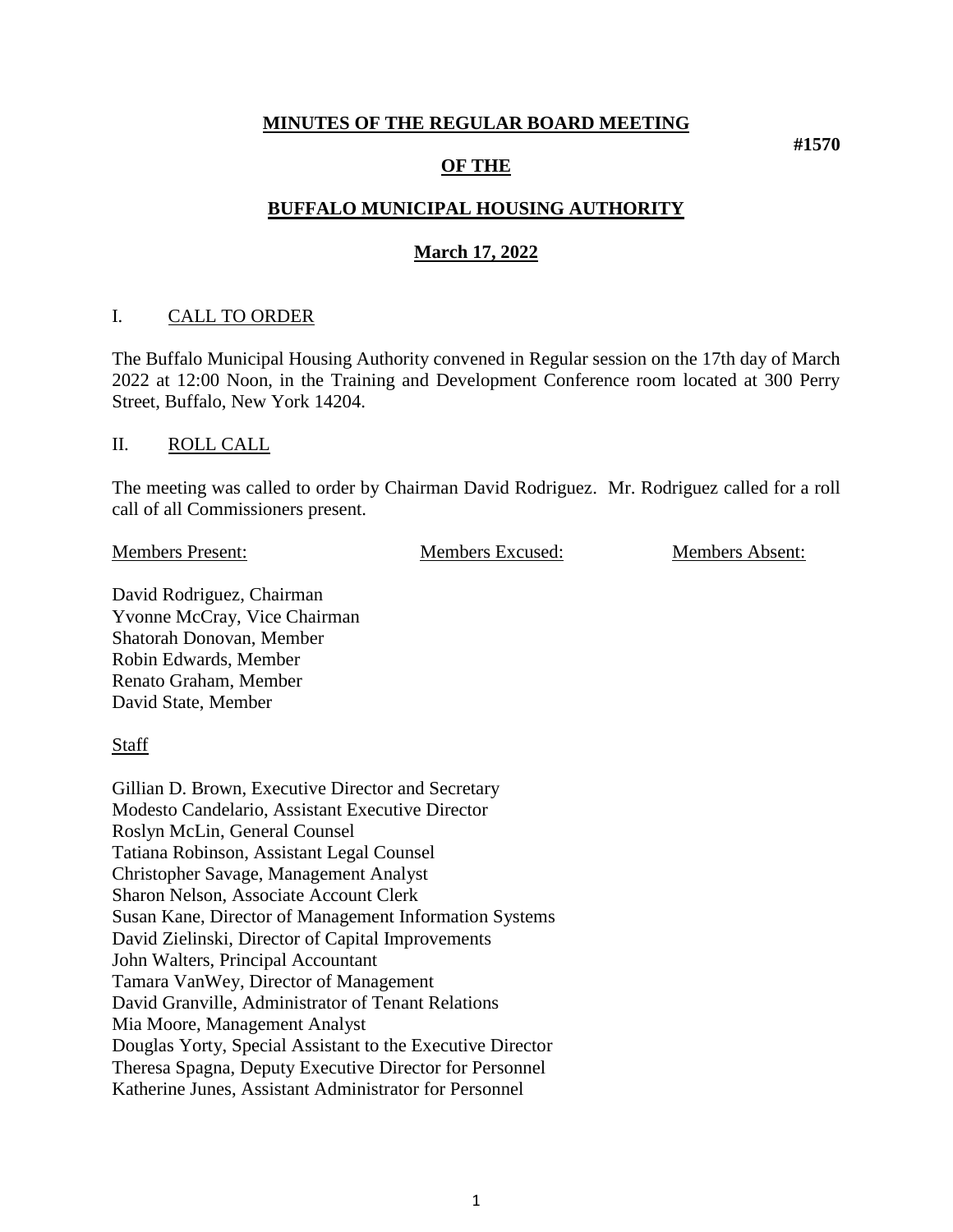Stephanie Masiello, Asset Manager Paul Kihl, Administrative Investigator

**Others** 

Nathan Miller, BFSA Adam Perry, Hodgson Russ Nadine Marrero, Bridges Development Raine Schreiner, CVR Associates Connie Stroh, CVR Associates Laurie Finn, M&T Bank

There were also other individuals who sign into the meeting on the Zoom link provided on the BMHA website.

### III. APPROVAL OF THE AGENDA

Ms. Edwards made a motion to accept the Agenda for today's meeting; Ms. Donovan seconded. The motion was carried unanimously.

## IV. APPROVAL OF THE MINUTES

Ms. McCray made a motion to approve the Minutes from the Regular Board Meeting of February 17, 2022; Ms. Donovan seconded. The motion to approve was passed. The Minutes were thereupon duly adopted.

### V. EXECUTIVE SESSION

Discussion with outside Counsel regarding pending or threatened Litigation.

Ms. McCray made a motion to move into Executive Session; Ms. Donovan seconded. The motion was carried unanimously.

Ms. Edwards made a motion to move back into Regular Session; Ms. McCray seconded. The motion was carried unanimously.

#### VI. RESOLUTIONS

Mr. Brown stated they would be taking one Resolution out of order and address it first.

### 2022.03.17.**5** *To Approve Per By-Laws Sub-Section P the Continued Prohibition of Joseph Mascia from the Tenant Commissioner Election*

Submitted by Gillian Brown, Executive Director to Authority Commissioners. Ms. Donovan made a motion to approve this item; Ms. McCray seconded. Mr. Rodriguez stated he would be reading a statement he has prepared regarding the Prohibition of Joseph Mascia from the Tenant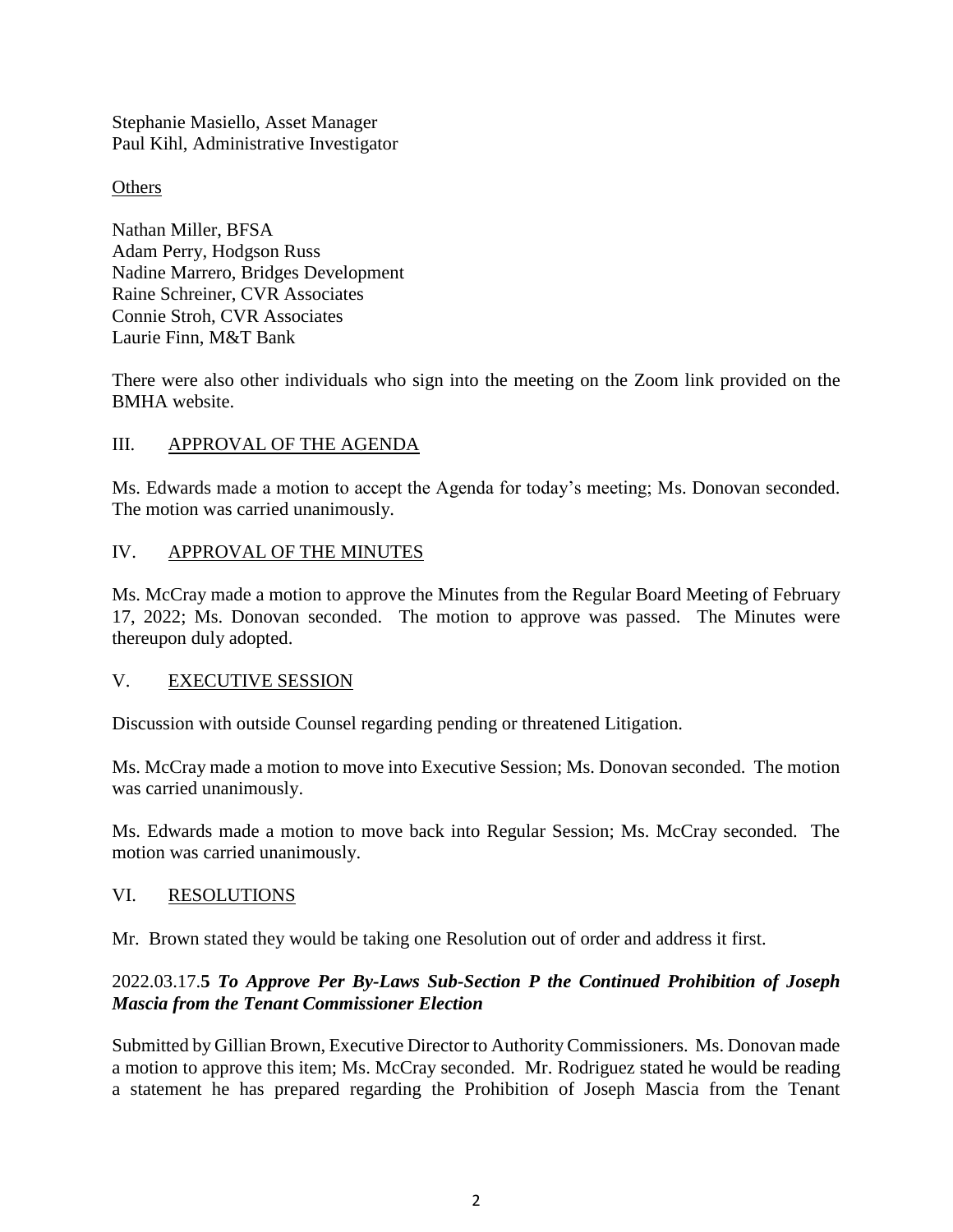Commissioner's Election, after which they would poll the Commissioners for a vote. After said statement was read, Ms. McCray called for a roll call vote. All Commissioners unanimously voted to approve Mr. Mascia's prohibition from the Tenant Commissioner's Election for this election cycle.

## 2022.03.17.**1** *To Approve Change Order No. 1 to the Contract with Occhino Corp. Job No. 20- 05MG-CF Site Improvements at Five Developments: Monsignor Geary.*

Submitted by Gilliam Brown, Executive Director to Authority Commissioners. Ms. McCray made a motion to approve this item; Ms. Donovan seconded. After discussion, the motion to was carried unanimously.

## 2022.03.17.**2** *To Approve Change Order No. 1 to the Contract with Northeast Diversification; Inc. Job No.20-05KF-CF Site Improvements at Five Developments: Kenfield*

Submitted by Gillian Brown, Executive Director to Authority Commissioners. Ms. McCray made a motion to approve this item, Ms. Edwards seconded. The motion to approve was carried unanimously.

## 2022.03.17.**3** *To Approve Change Order No. 1 to the Contract with Valley View Construction Services for Exterior Repairs at Langfield & Roof Replacement at Martha Mitchell Center.*

Submitted by Gillian Brown, Assistant Executive Director to Authority Commissioners. Ms. McCray made a motion to approve this item, Mr. Graham seconded. After discussion, the motion to approve was carried unanimously.

### 2022.03.17.**4** *To Approve the Buffalo Municipal Housing Authority's 2022 Annual Agency Plan*

Submitted by Gillian Brown, Executive Director to Authority Commissioners. Ms. McCray made a motion to approve this item, Ms. Donovan seconded. There was a slide presentation presented regarding the Agency Plan. After discussion, the motion to approve this item was passed, Mr. Graham opposed.

## VII. TABLED ITEMS

## 2022.02.17.**1** *To Approve the Executive Director to Execute a Two-Year Contract with Two (2) One-Year Extensions with the Kenfield-Langfield Resident Council Corporation, a Recognized Resident Management Corporation, for an Amount Not To Exceed \$196,350.00 Per Year.*

This item will remain tabled at this time.

### VIII. INFORMATIONAL ITEMS *(Receive and File)*

Submitted by various departments to Authority Commissioners, was a. Occupancy Report b. Public Safety Report; c. Buffalo Police Department CPO Report; d. Work Order Analysis & Work Order Completions and e. Status of Litigation Cases.